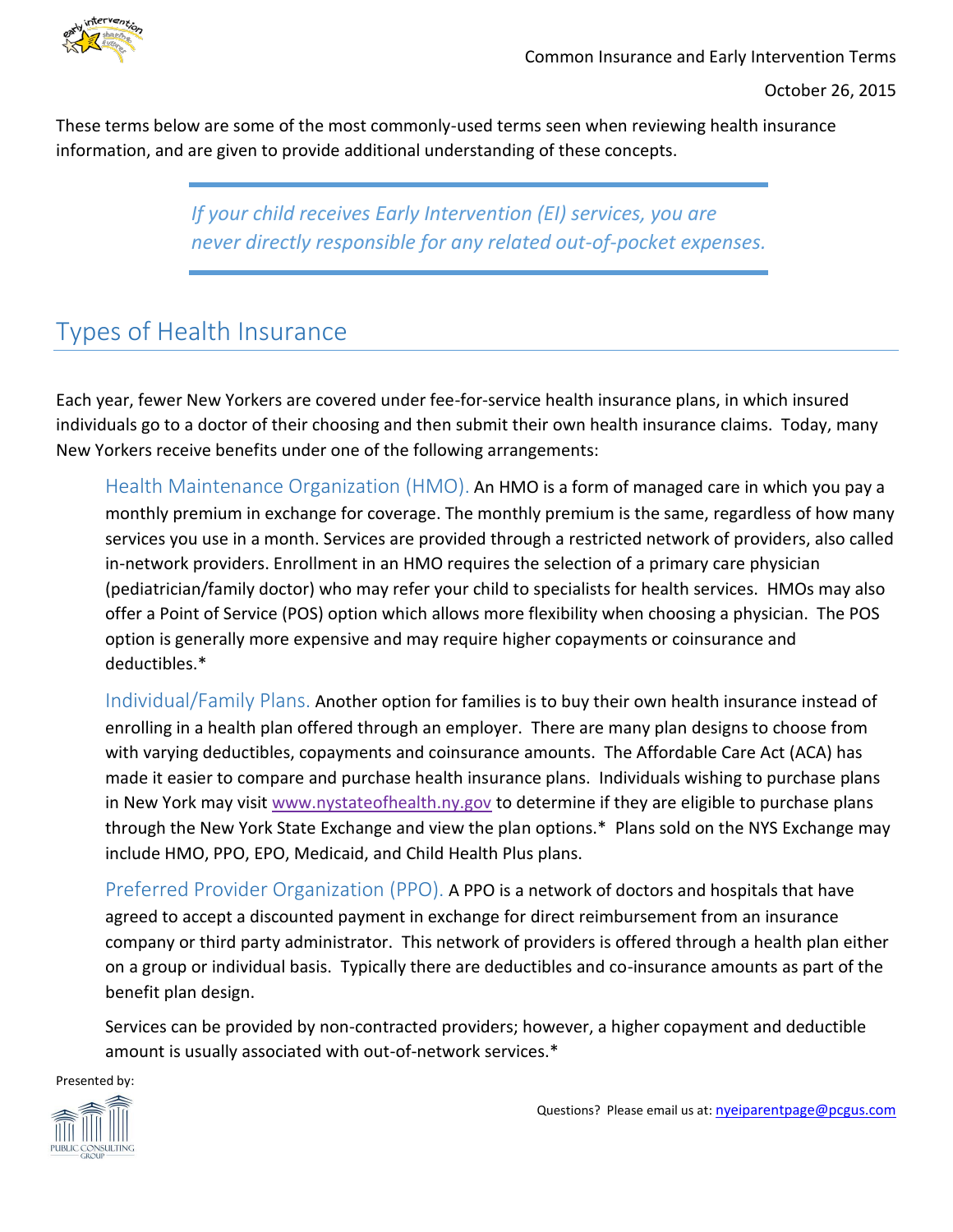

High Deductible Health Plan (HDHP). A health insurance policy that requires you to meet a deductible amount before the insurance policy begins to pay for most services. The monthly cost for a HDHP is typically less than that of a PPO plan due to the higher deductible. Health Savings Accounts (HSAs) are used in conjunction with a qualified High Deductible Health Plan (HDHP). Families can put money into the HSA on a pre-tax basis, and unlike a Flexible Spending Account (FSA), any unused money rolls over from year to year. Employers may offer the choice of a PPO plan and a HDHP plan and the overall cost differences can be significant.\*

Exclusive Provider Organization (EPO). A type of managed care coverage in which you pay a monthly premium in exchange for services. The monthly premium is the same, regardless of how many services you use in a month. All of your coverage must be obtained in-network. With an EPO, you do not need a referral from your primary care physician to see a specialist. Out-of-Network care is not covered.

# Fully Insured Plans versus Self-insured Plans Administrative Services Only (ASOs)/Third Party Administrators (TPAs): Understanding the difference!

There are two ways an employer can structure a group health plan.

The first option is a Fully-Insured plan that uses the **insurance company's money** to pay claims. Employees typically contribute toward the premium regardless of which type of plan they have.

The second is a Self-Funded/Self-Insured plan. These plans use the **employer's money** to pay medical claims. Employers will contract with an administrator, which may be an insurance company-- often referred to as an ASO or a TPA- to process and pay claims with the employer's money.

### Copayment/Coinsurance/Deductible

Copayment. A copayment (or copay) is a fixed-dollar amount that is paid each time you receive services and procedures. Copayments are commonly required for doctor's visits, occupational therapy, physical therapy, speech therapy, and prescriptions.

Think of copayment as a "Fixed Fee", in that you will only be responsible for a pre-determined dollar amount, regardless of the amount of the charges. So, if the insurance lists a copay as \$25, you will be responsible for only the \$25, regardless of the total bill – it could be \$30 or \$3,000, or even greater.

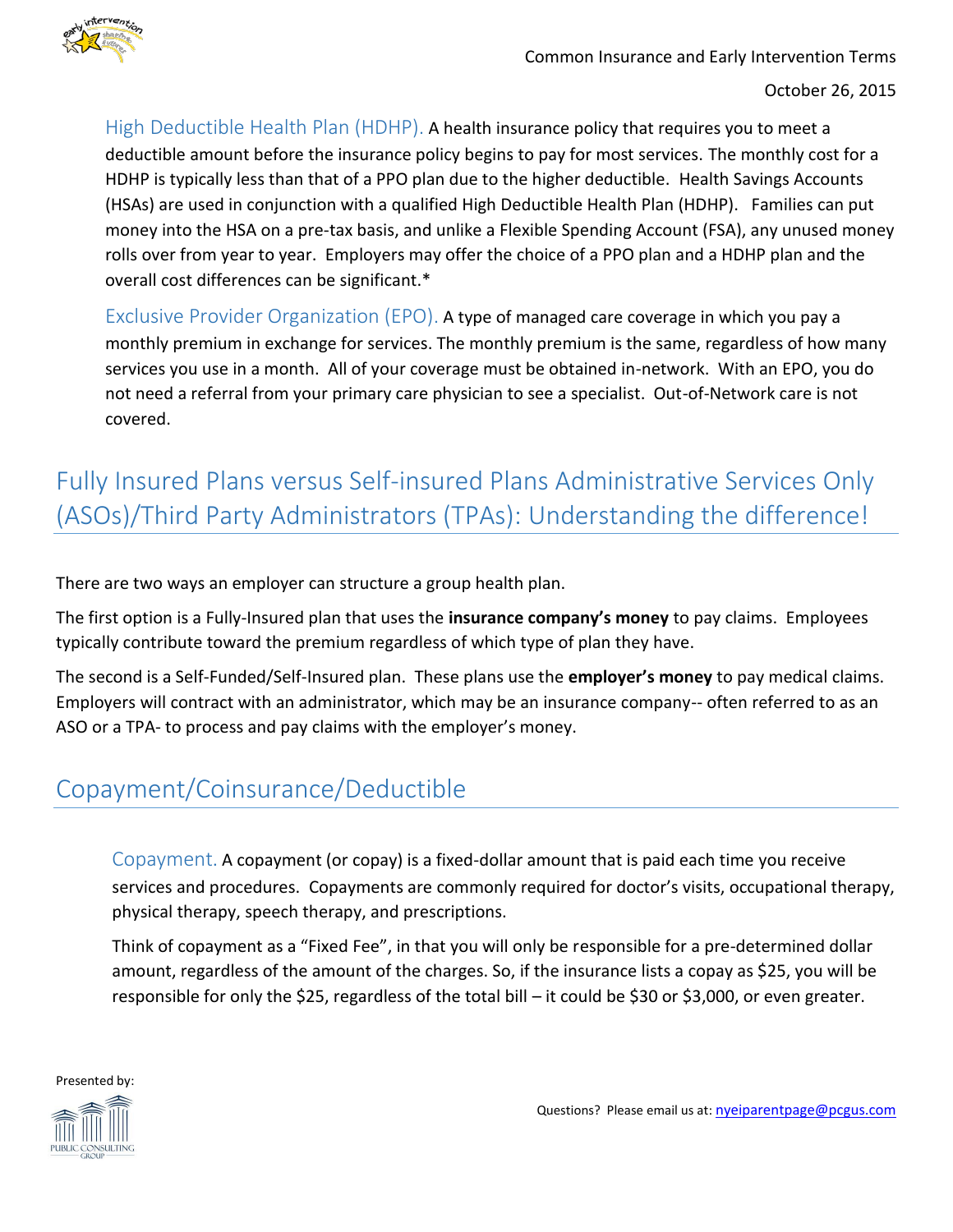

When your child receives services under the EI program, the State will pay the copayment for you.

Coinsurance. Coinsurance is a percentage of the total bill that is paid for services and procedures. You are responsible for paying a pre-determined percentage based on the plan. Coinsurance is commonly in effect for Out-Of-Network procedures, as part of a PPO plan.

Think of co-insurance as "cost sharing" with the insurance company. For example, if your plan lists a procedure as an 80/20 coinsurance, this means you are responsible for 20% of the total bill. So, if the bill is \$100, the insurance is responsible for \$80 (80%), and you pay \$20 (20%).

When your child receives services under the EI program, the State will pay the coinsurance for you.

Deductible. A deductible is a fixed amount of money during the benefit period – usually one (1) year that needs to be paid before the insurance plan makes payments for covered services. Typical insurance plans have deductibles ranging from \$1,500 to \$5,000, but can also be outside this range, depending on the insurance plan.

For example, if your deductible is \$2,000, and your medical bill is \$2,500, you must pay \$2,000 before your insurance plan will provide any benefits such as coinsurance. So, let's use the 80/20 example above for coinsurance. This means that if you paid the \$2,000 deductible, that leaves a balance of \$500. Out of the \$500, insurance pays 80%, or \$400; and under the EI program, the State would pay \$20%, or \$100.

*\* Remember that based on New York State law, Early Intervention (EI) services will be provided at no cost to the parent so EI services will never be denied because the deductible has not been met. Also, the State and municipality will pay for any copayment or coinsurance required under the plan.*

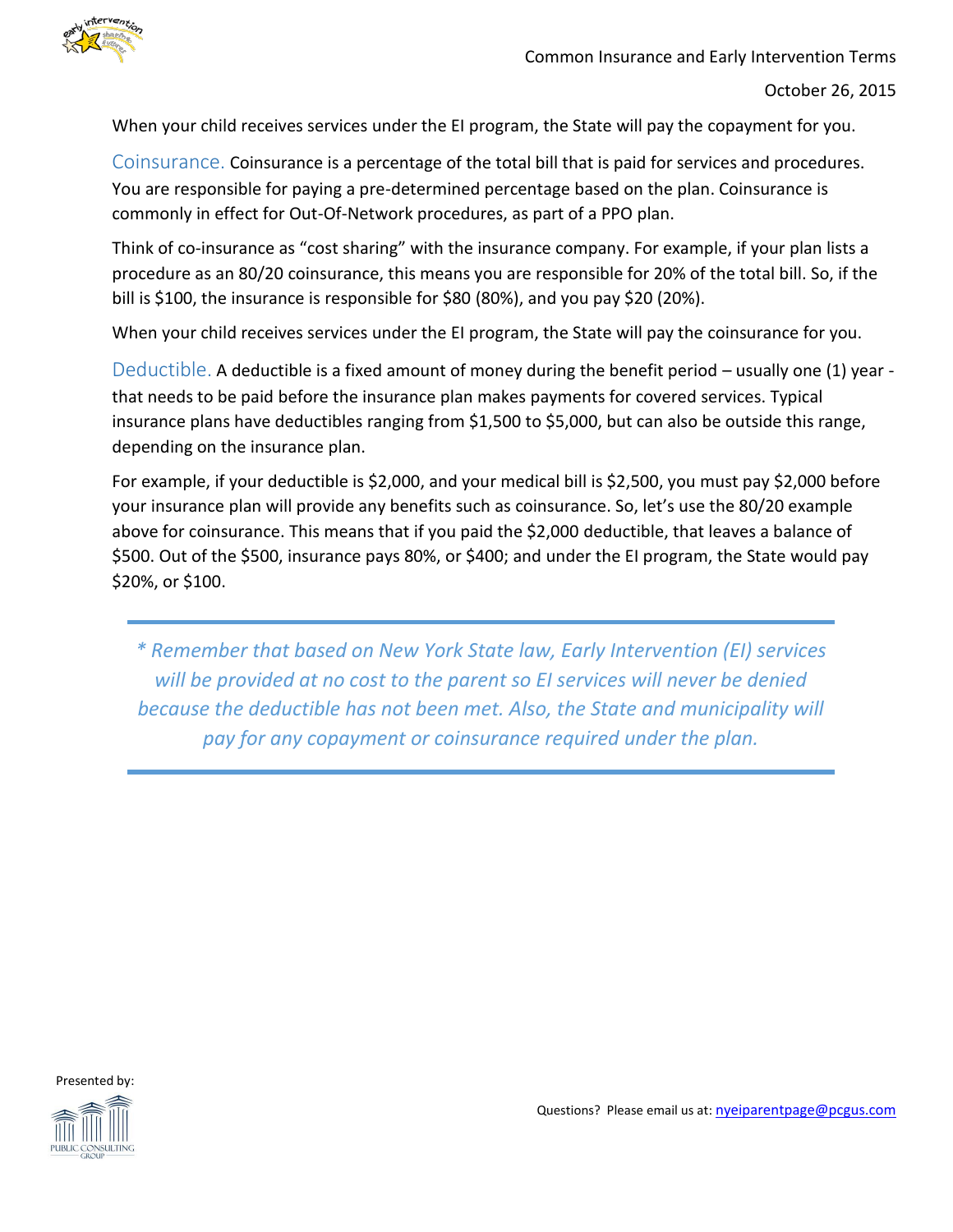

#### Common Insurance and Early Intervention Terms

Applied Behavior Analysis (ABA). The process of systematically applying interventions based upon the principles of learning theory to improve socially significant behaviors to a meaningful degree. ABA is most often used to help children with Autism.

Affordable Care Act (ACA). A federal statute signed into law by President Barack Obama on March 23, 2010. It was designed to improve access to high quality health care at a reduced cost by expanding the number of people eligible for government programs and private health insurance benefits.

Autism Spectrum Disorder (ASD). The term used to refer to the wide range of Autism symptoms that impair a child's ability to communicate and interact with others.

Administrative Services Only (ASO). A group health self-insurance program for large employers. The employer assumes responsibility for all risk and purchases only administrative services from the insurer.

Assistive Technology Devices (ATD). The term used when referring to assistive, adaptive, and rehabilitative devices for people with disabilities. These devices are billed as durable medical equipment (DME). Examples of ATD include adaptive eating utensils, walkers, and electronic communication devices.

Certificate of Creditable Coverage. The document an insurance company gives a member when their insurance coverage ends. The certificate includes information about when the coverage started and ended, and information about Health Insurance Portability and Accountability Act (HIPAA) rights. This certificate is evidence of previous insurance coverage.

Certificate of Insurance. The document or documents a member of a group health insurance plan receives that provides a summary of general terms regarding their coverage, eligibility, and benefits. The certificate of coverage is a different document from the insurance policy itself.

Child Health Plus (CHP). A health insurance plan for individuals who are under age 19 and live in New York State. These individuals' parent(s) earn too much income to qualify for Medicaid but not enough to pay for private health insurance. Parents can apply for CHP Coverage through the New York State of Health Marketplace. For more information, click [here.](https://www.health.ny.gov/health_care/child_health_plus/)

Coinsurance. Coinsurance is a percentage of the total bill that is paid for services and procedures. You are responsible for paying a pre-determined percentage based on the plan. Coinsurance is commonly in effect for Out-Of-Network procedures, as part of a PPO plan. For additional information, see "Coinsurance" above.

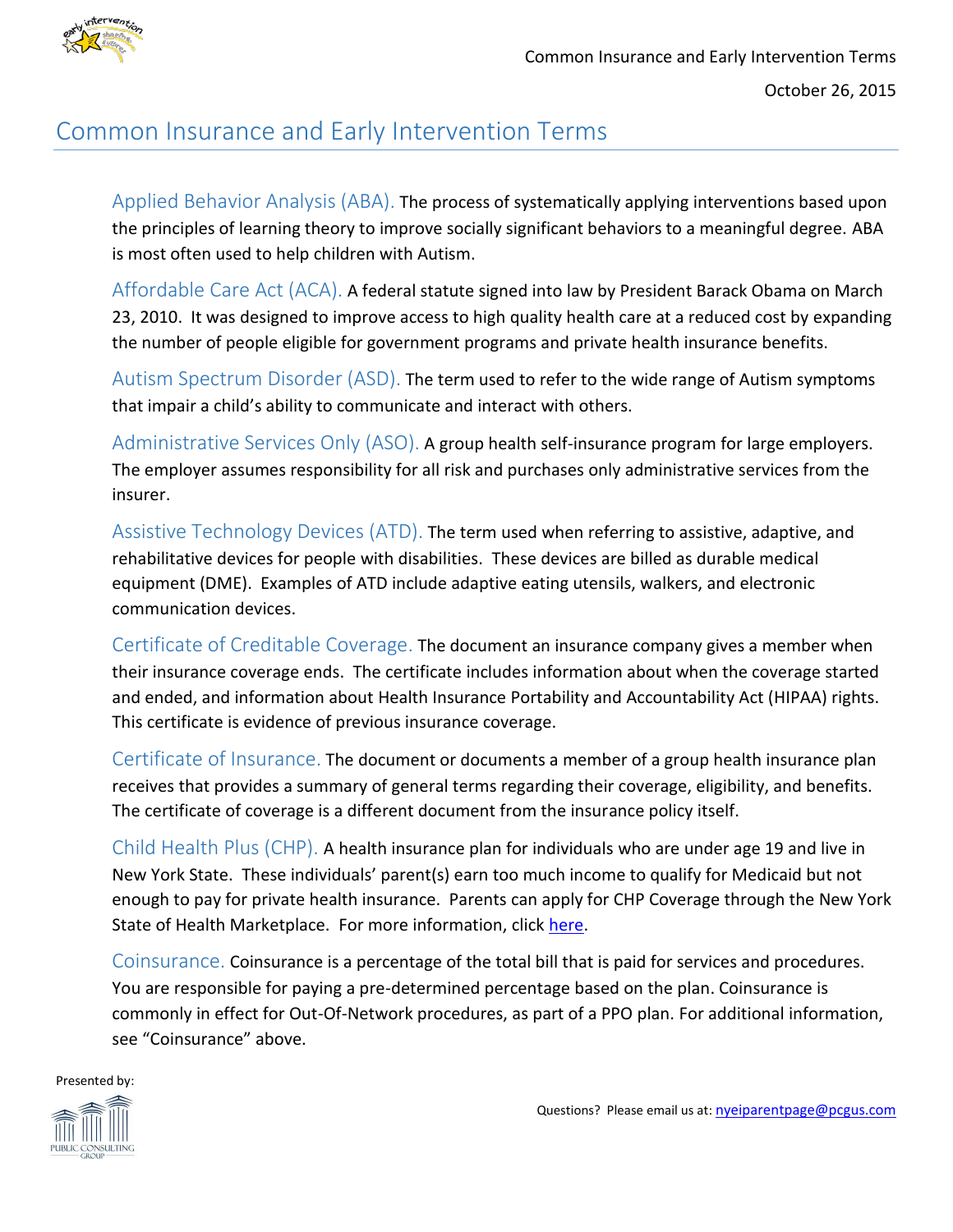

Copayment. A copayment (or copay) is a fixed-dollar amount that is paid each time for certain services and procedures. For additional information, see "Copayment" above.

Deductible. A deductible is a fixed amount of money during the benefit period – usually one (1) year that needs to be paid before the insurance plan makes payments for covered services. For additional information, see "Deductible" above.

#### Direct/Indirect Cost.

Direct Cost. A cost that can be traced directly to or identified with a service or equipment provided; for example the actual cost paid to the EI provider including the copayment/coinsurance. These costs may be paid by the health insurance plan, or the State and county.

Indirect Cost. An expense that is difficult to predict. For EI services paid for under a health insurance plan that is not subject to protections under New York State law, an indirect cost would be the cost for children to receive services outside the EI program. To learn more about whether consenting to bill could save or cost you money later, click here.

Durable Medical Equipment (DME). Any equipment that provides therapeutic benefits to a patient because of certain medical conditions or illnesses.

Early Intervention (EI). A system of coordinated services that promotes age-appropriate growth and development for children age 0-3 years with developmental delay and/or disabilities, as well as support for their families.

Early Intervention Official (EIO). The EIO is appointed by the chief elected official of your municipality/county and administers the local Early Intervention Program. They can provide information about the program or explain how to refer a child.

New York State Early Intervention Program (NYS EI or EI program). The New York State Early Intervention (EI) program is part of the national EI program for infants and toddlers with developmental delays and/or disabilities and their families. First created by Congress in 1986 under the Individuals with Disabilities Education Act (IDEA), the EI is administered by the New York State Department of Health through the Bureau of Early Intervention (BEI). In New York State, the EI Program was established in Article 25 of the Public Health Law and has been in effect since July 1, 1993.

Effective Date. The date that your insurance coverage begins.

Essential Health Benefits (EHB). A specific set of health care service categories that must be covered by certain health care plans as outlined by the Affordable Care Act (ACA).

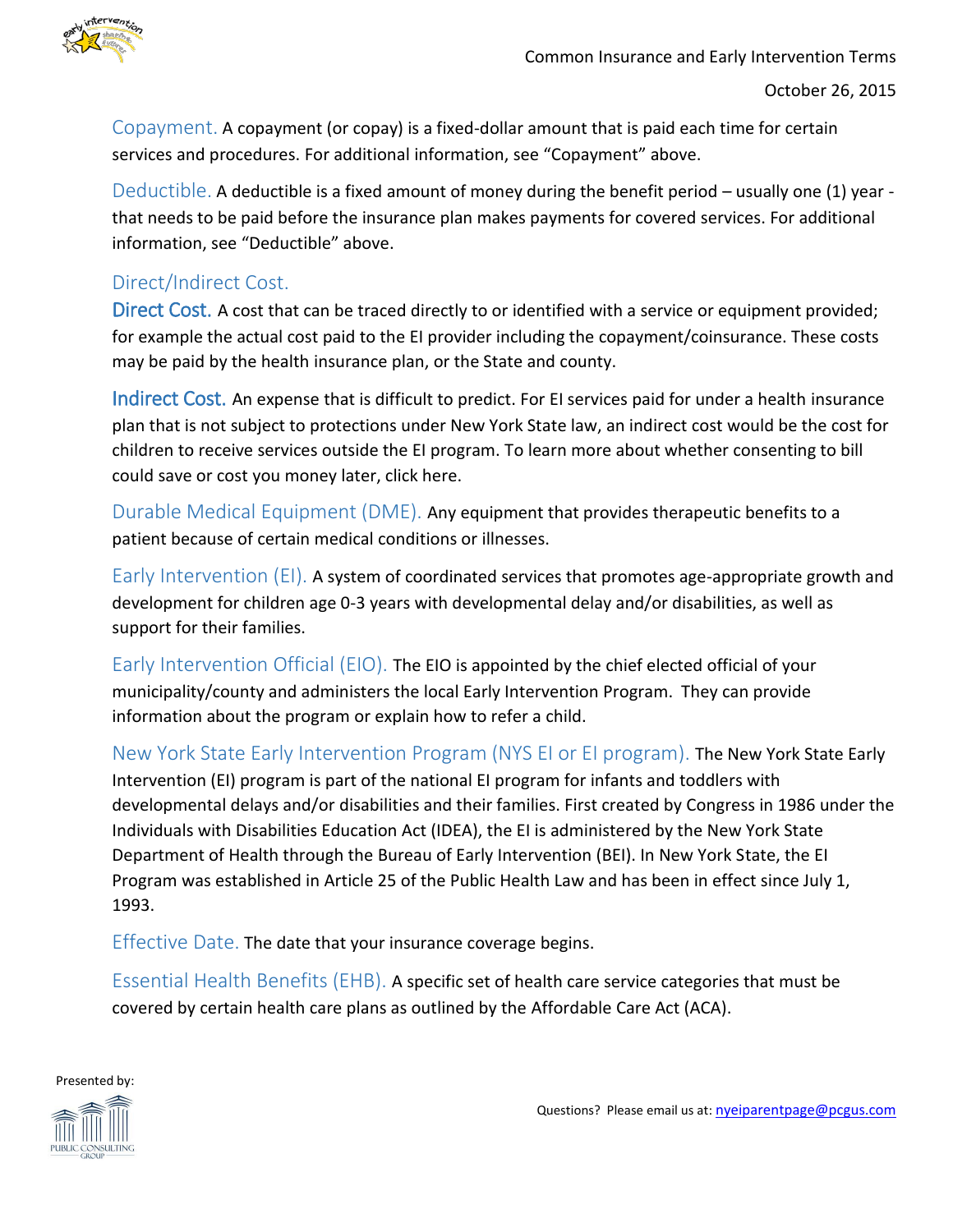

Exclusive Provider Organization (EPO). A type of managed care coverage in which you pay a monthly premium in exchange for services. For additional information, see "Exclusive Provider Organization (EPO)" above.

Explanation of Benefits (EOB). The insurance company's written summary of a claim. The EOB shows what the provider billed, what the insurance company paid, and the remaining amount still owed. It also includes an explanation of any denial or reduction in benefits paid. This is a very important document for your Provider. If you receive an EOB from your child's health insurance, please keep it in your records- your Provider may ask you for a copy of this document.

External Appeal. A request made to the New York State Department of Financial Services when an insurance company denies health care services. Both consumers and Providers have the right to an external appeal. External appeals are reviewed by an independent external appeal agent with medical experts that will either overturn (in whole or in part) or uphold the insurance company's denial.

Flexible Spending Account (FSA). A special account you put money into that you use to pay for certain out-of-pocket health care costs. You don't have to pay taxes on this money. This means you'll save an amount equal to the taxes you would have paid on the money you set aside. Remember: You should never provide account information regarding your FSA to the Service Coordinator.

Health Maintenance Organization (HMO). An HMO is a form of managed care in which services are provided through a restricted network of providers. For additional information, see "Health Maintenance Organization (HMO)" above.

Health Plan. See "Insurance Company" below.

Health Reimbursement Account (HRA). Employer-funded group health plans from which employees are reimbursed tax-free for qualified medical expenses up to a fixed dollar amount per year. Unused amounts may be rolled over to be used in subsequent years. The employer pays for and owns the account. Health Reimbursement Accounts are sometimes called Health Reimbursement Arrangements. Remember: You should never provide account information regarding your HRA to the Service Coordinator.

Health Savings Account (HSA). A medical savings account available to taxpayers who are enrolled in a High Deductible Health Plan. The funds contributed to the account aren't subject to federal income tax at the time of deposit. For more information, visit the U.S. Department of the Treasury website by clicking [here.](http://www.treasury.gov/Pages/default.aspx)

Funds must be used to pay for certain medical expenses. Like HRAs, funds roll over year to year if you don't spend them. Remember: You should never provide account information regarding your HSA to the Service Coordinator.

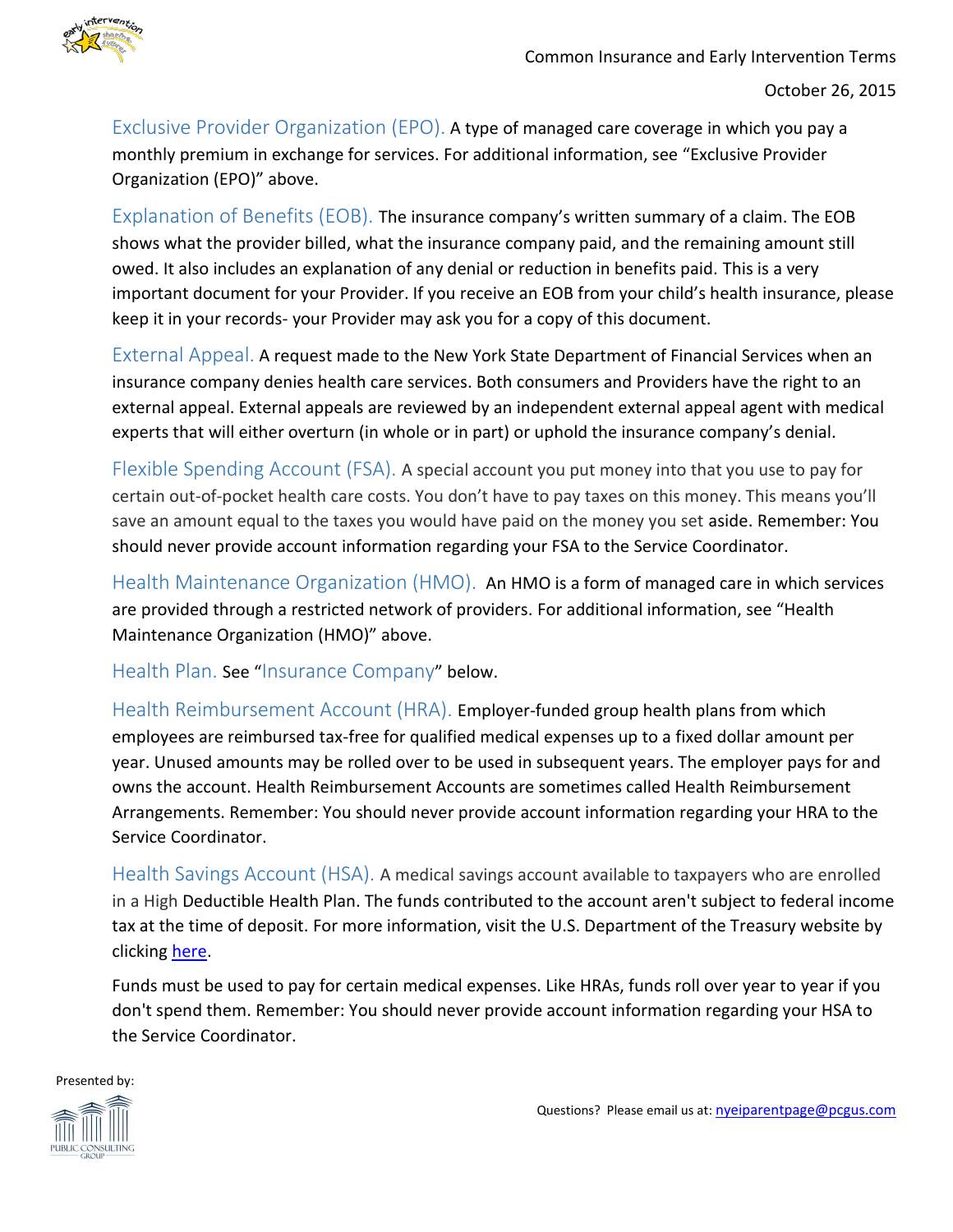

High Deductible Health Plan (HDHP). The monthly cost for a HDHP is typically less than that of a PPO plan due to the higher deductible. HSAs are used in conjunction with a qualified High Deductible Health Plan (HDHP). For additional information, see "High Deductible Health Plan (HDHP)" above.

Individual/Family Plans. Families may buy their own health insurance instead of enrolling in a health plan offered through an employer. Plans sold on the NYS Exchange [\(www.nystateofhealth.ny.gov\)](http://www.nystateofhealth.ny.gov/) may include HMO, PPO, Medicaid, and Child Health Plus plans. For additional information, see "Individual/Family Plans" above.

Individualized Education Program (IEP). A legal document that outlines a child's learning needs, the services their school will provide, and how progress will be measured.

Individualized Family Service Plan (IFSP). A written plan that includes the details of all the Early Intervention services your child and family will participate in- including when, where, and how often these services will be delivered as well as the goals of these services. This document may also include services your child and family needs that are not part of or paid for by the Early Intervention Program.

Insurance Company. The company that collects premiums and provides insurance coverage in return. An insurance company may be an HMO, commercial insurer or other entity.

Out-of-Pocket (OOP) Expense. The dollar amount health insurance plans do not pay and the insured person is responsible for.

Out-of-State (OOS) Plan. A health insurance plan issued and regulated by a state other than the State of New York.

Policy. A contract between the policyholder and the insurance company that provides the complete terms regarding coverage, eligibility and benefits. The policy includes any associated documents such as riders and endorsements that have been made a part of the policy.

Preferred Provider Organization (PPO). A PPO is a network of doctors and hospitals that have agreed to accept a discounted payment in exchange for direct reimbursement from an insurance company or third party administrator. This network of providers is offered through a health plan either on a group or individual basis. For additional information, see "Preferred Provider Organization (PPO)" above.

Primary Care Physician (PCP). The physician who provides first contact with a patient as well as continued care for various medical conditions without limit to the cause, organ system, or diagnosis. The PCP will provide a patient with a referral to a specialist when necessary.

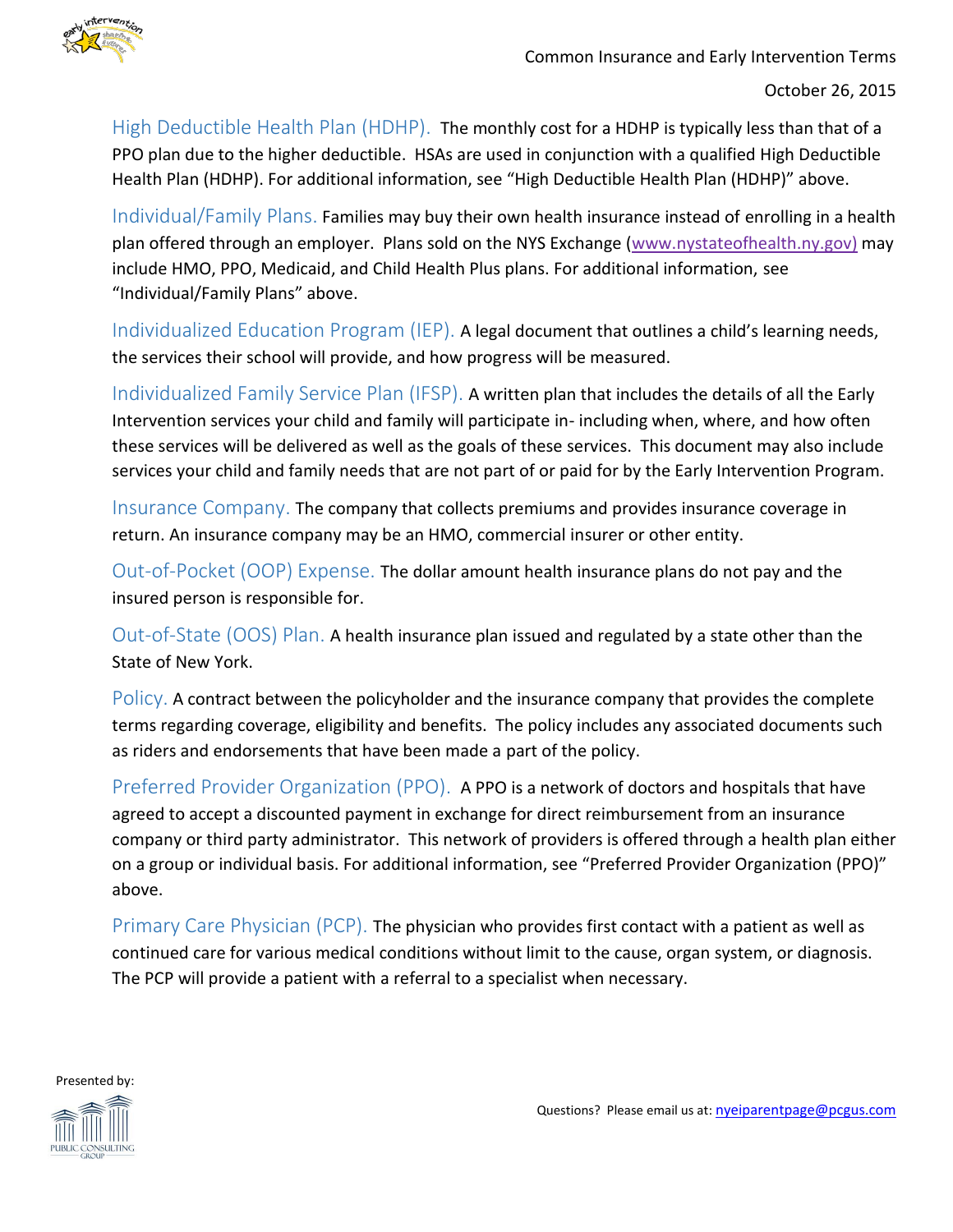

Prior Authorization (Pre-Authorization). A decision by your health insurance that a service, treatment plan, prescription drug, or durable medical equipment is medically necessary. This must be obtained prior to receiving the service, plan, drug, or equipment.

Provider. Health care professionals or facilities that provide health care services. Providers include physicians, hospitals, health care practitioners, labs, clinics, pharmacies or other facilities or practitioners.

In- Network. A group of doctors, hospitals, and other health care providers contracted to provide services to insurance companies' customers for less than their usual fees. Provider networks can cover a large geographic market or a wide range of health care services. Insured individuals typically pay less for using a network provider.

Out-of-Network (OON) Provider. The term used to describe a healthcare provider who is not listed on a health plan's list of contracted providers.

Qualified Medical Expenses. Health care costs that can be paid for on a tax-free basis with a health savings account and that may qualify for other preferential tax treatment. The federal government defines what qualifies as a qualified medical expense. For more information, please visit the Internal Revenue Service's Web site by clicking [here.](http://www.irs.gov/)

Schedule of Benefits. A document provided by the insurance company that lists the benefits covered by the policy and any deductible, copayments, and coinsurance.

Service Coordinator (SC). Under the New York State Early Intervention program, the SC assists children with disabilities and their families in accessing the services they require. Initial Service Coordinators assist with referrals, setting up evaluations, and completing the Individualized Family Service Plan (IFSP) if needed. On-Going Service Coordinators ensure children receiving Early Intervention services are able to obtain these services and will review and update the IFSP every six (6) months.

State Fiscal Agent (SFA). An organization that acts on behalf of another party and performs various financial duties. As the SFA for the New York State Department of Health Bureau of Early Intervention, Public Consulting Group (PCG) works with the Bureau of Early Intervention and Early Intervention Providers to complete the billing and claiming process.

Summary Plan Description (SPD). The main document health insurance plans use to explain the insured's rights and obligations.

Utilization Review. The insurance company's process of reviewing whether a health care service is medically necessary using clinical review criteria. Utilization review may take place before, during or